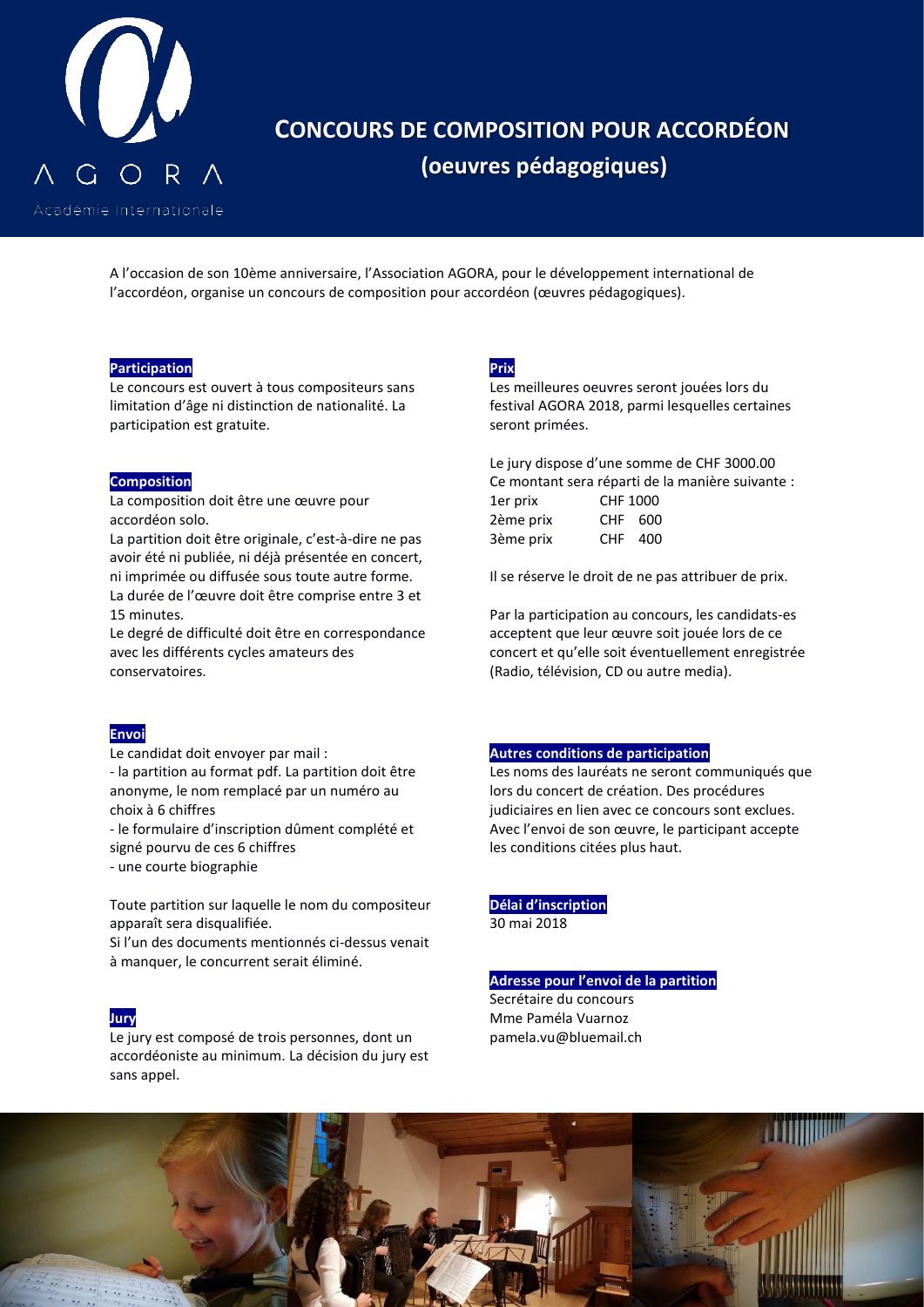

## **AKKORDEON KOMPOSITIONSWETTBEWERB (Pädagogische Werke)**

Zu seinem 10. Geburtstag organisiert der Verein AGORA, zur internationalen Entwicklung des Akkordeons, einen Komposition-Wettbewerb für Akkordeonisten (pädagogische Werke).

## **Teilnahme**

Der Wettbewerb ist für Komponisten (weiblich oder männlich, der guten Lesbarkeit halber wird nur eine Form erwähnt) aller Länder und ohne Altersbeschränkung offen. Die Teilnahme ist kostenlos.

## **Komposition**

Die Komposition soll ein Werk für ein Akkordeon-Solo sein.

Das Werk muss original, unveröffentlicht, weder in Konzerten vorab aufgeführt, noch gedruckt oder in anderer Form verbreitet sein.

Die Dauer des Werkes soll zwischen 3 und 15 Minuten betragen.

Der Schwierigkeitsgrad der Stücke soll dem Niveau der Konservatoriums Schüler entsprechen.

## **Jury**

Die Jury besteht aus drei Personen, davon mindestens ein Akkordeonist. Die Entscheidung der Jury ist unanfechtbar.

## **Versand**

Der Kandidat muss Folgendes per mail schicken:

- Die Partitur im PDF-Format. Die Partitur muss anonym eingereicht werden, der Name durch eine frei gewählte Nummer, bestehend aus 6 Ziffern, ersetzt werden.

- das vollständig ausgefüllte und unterschriebene Einschreibformular, das ebenfalls mit den 6 Ziffern versehen sein muss

- eine kurze Biographie

Erscheint der Name des Komponisten auf einer Partitur, wird er disqualifiziert.

Sollte eines der oben erwähnten Dokumente fehlen, scheidet der Bewerber aus.

## **Preis**

Die besten Werke werden während dem Festival AGORA 2018, in Adelboden (CH) aufgeführt. Davon werden manche prämiert.

Die Jury verfügt über ein Preisgeld von CHF 3000.00

Dieser Betrag wird so verteilt: 1. Preis = CHF 1'000 2. Preis = CHF 600  $3. Preis = CHF 400$ 

Wir behalten uns das Recht vor, keine Preise zu verteilen.

Der Wettbewerbs-Teilnehmer erlaubt, dass sein Werk während diesem Konzert gespielt und eventuell aufgenommen wird (Radio, Fernsehen, CD oder anderes Medium).

**Anmeldeschluss** 30. Mai 2018

## **Weitere Teilnahmebedingungen**

Die Namen der Preisträger werden erst während des Uraufführungskonzertes bekannt gegeben. Gerichtsverfahren in der Verbindung mit diesem Wettbewerb sind ausgeschlossen. Mit dem Einsenden erklärt sich der Teilnehmer mit diesen Bedingungen einverstanden.

## **Adresse für den Versand der Partitur** Paméla Vuarnoz

[pamela.vu@bluemail.ch](mailto:pamela.vu@bluemail.ch)

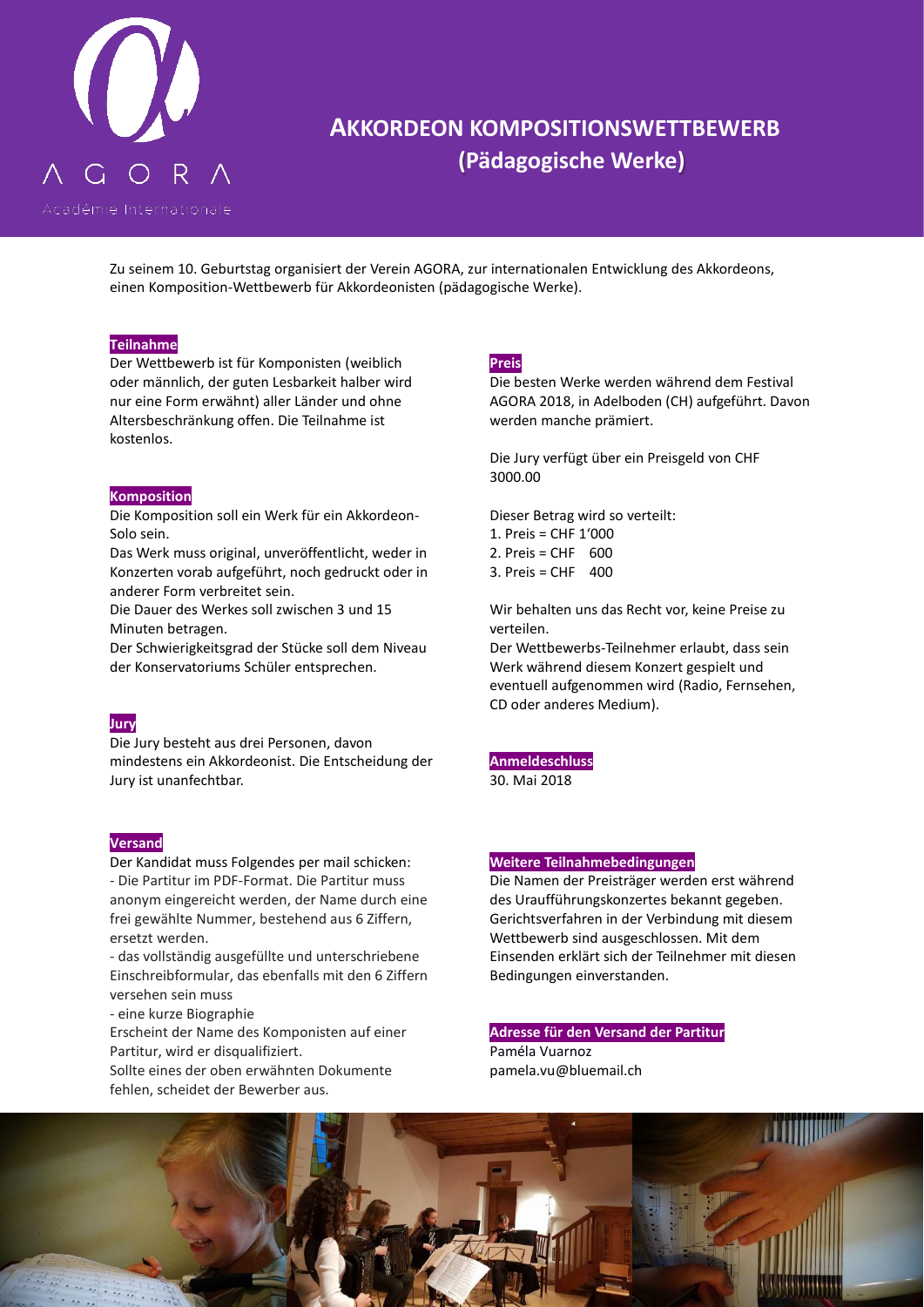

# **COMPOSITION COMPETITION FOR ACCORDION (pedagogical works)**

For its 10th anniversary, the Association AGORA, for the international development of the accordion, organizes a composition contest for accordion (educational works).

## **Participation**

The competition is open to all composers of any nationality and without any age limit.

### **Composition**

The composition must be a work for solo accordion.

The score must be original and it cannot have been previously published, nor already presented in a concert, nor printed or broadcasted in any other form.

The duration of the work must be between 3 and 15 minutes.

The difficulty of the piece must correspond to the different levels of amateur cycles of music schools and conservatoires (children aged between 6 and 18 years old).

## **Application**

The candidate must send:

- their score in a PDF format. The name of the composer **should not appear** on the score and should be replaced by a free choice 6-digits number.

- the application form including the signature of the participant as well as the same 6-digits number.

- a short biography

Any score on which the composer's name appears will be disqualified.

If any of the above documents are missing, the competitor will be disqualified.

## **Jury**

The jury is composed of three people, including at least one accordionist. The jury's decision is final.

#### **Awards**

The best pieces will be performed during the 2018 AGORA International Festival. Some of them will be awarded a price. The winning pieces will be announced at the end of the concert of premieres.

The jury has the possibility to distribute a total amount of CHF 3000.00 This amount will be distributed as follows: 1st price =  $CHF 1000$ 2nd price = CHF 600 3rd price = CHF 400 The jury may not award any prize.

By participating to the competition, candidates accept that their work will be played during the Festival and that it could eventually be recorded by any media (Radio, television, CD or other media).

### **Other conditions of participation**

The names of the winners will only be announced at the end of the premiere concert. Legal proceedings regarding this contest are excluded. While sending his work, the participant accepts the conditions mentioned above.

## **Application deadline**

May 30, 2018

## **Contact adress**

Competition secretary Paméla Vuarnoz [pamela.vu@bluemail.ch](mailto:pamela.vu@bluemail.ch)